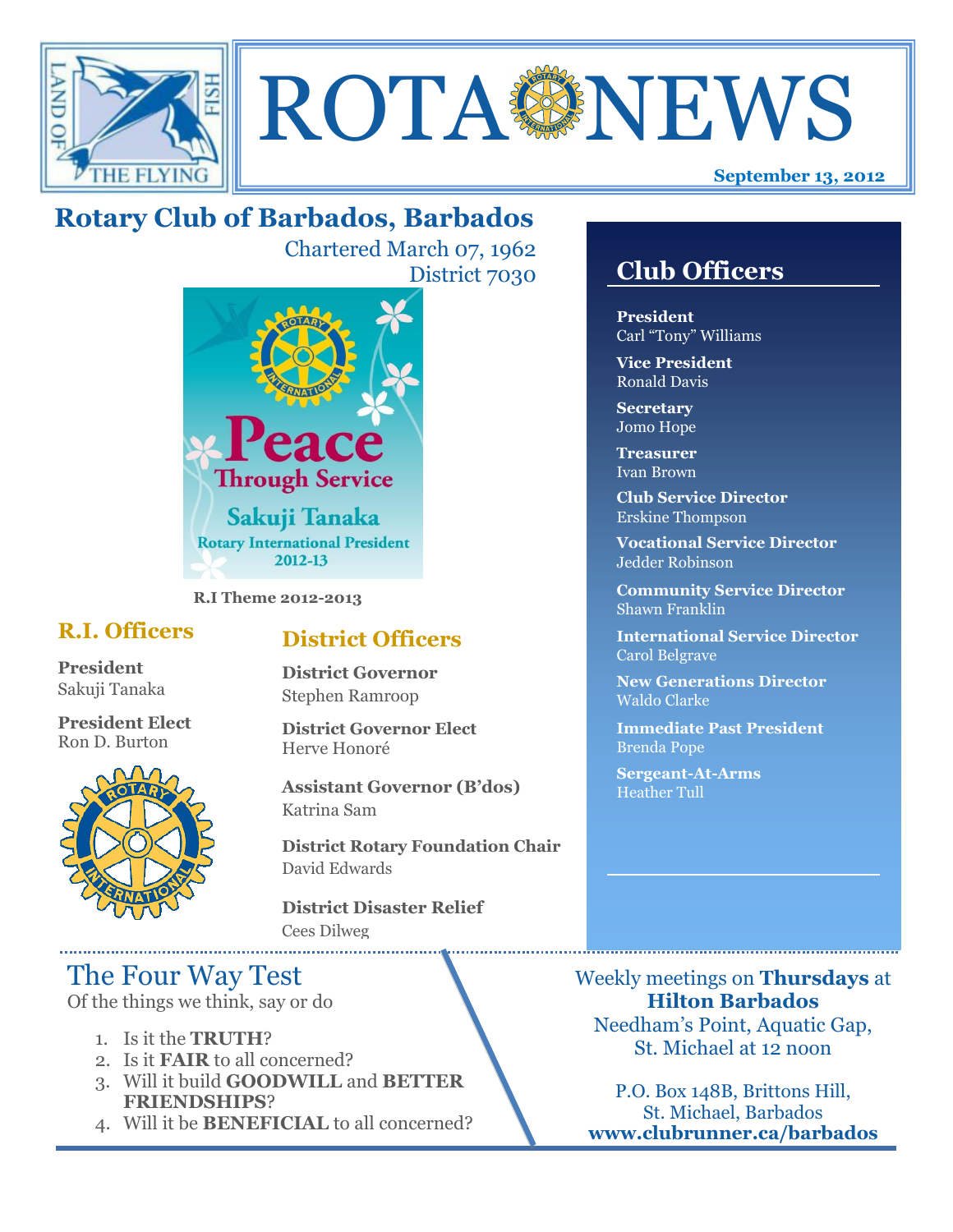#### Fellow Rotarians;

You are being asked to make a donation in support of the suffering families in Haiti who were recently struck by Hurricane Issac. Due to delays and costs associated with shipping other materials, financial donations are required as a matter of urgency!

At least US\$50.00 per individual will be highly appreciated and we can all agree a reasonable contribution for this cause.

Kindly make your donations payable to "The Rotary Club of Barbados" and Treasurer Ivan will be more than happy to assist you. The Club will in turn match the donations received and forward the proceeds via Rotary to an account which is being managed by Rotarians. This is to ensure that the funds are channeled to the correct destination.

Please make your contributions no later than September 30, 2012 as we are aiming to forward the proceeds by October 01, 2012. Please be guided accordingly.- *President Tony.*





Tropical Storm Isaac swept across Haiti's southern peninsula, where it caused flooding and at least three deaths, adding to the misery of a poor nation still trying to recover from the terrible 2010 earthquake.



to mobilize support for some of the worthiest causes that exist, and that makes Rotary a precious resource."

– Kofi Annan, former UN secretary-general

## **Meeting Details**

At our Fellowship Meeting held on Thursday, September 13, 2012

#### Sgt-at-Arms: **Andrew Mallalieu**

- Fines \$210.00
- Raffle \$67.00
- Attendance 59%
-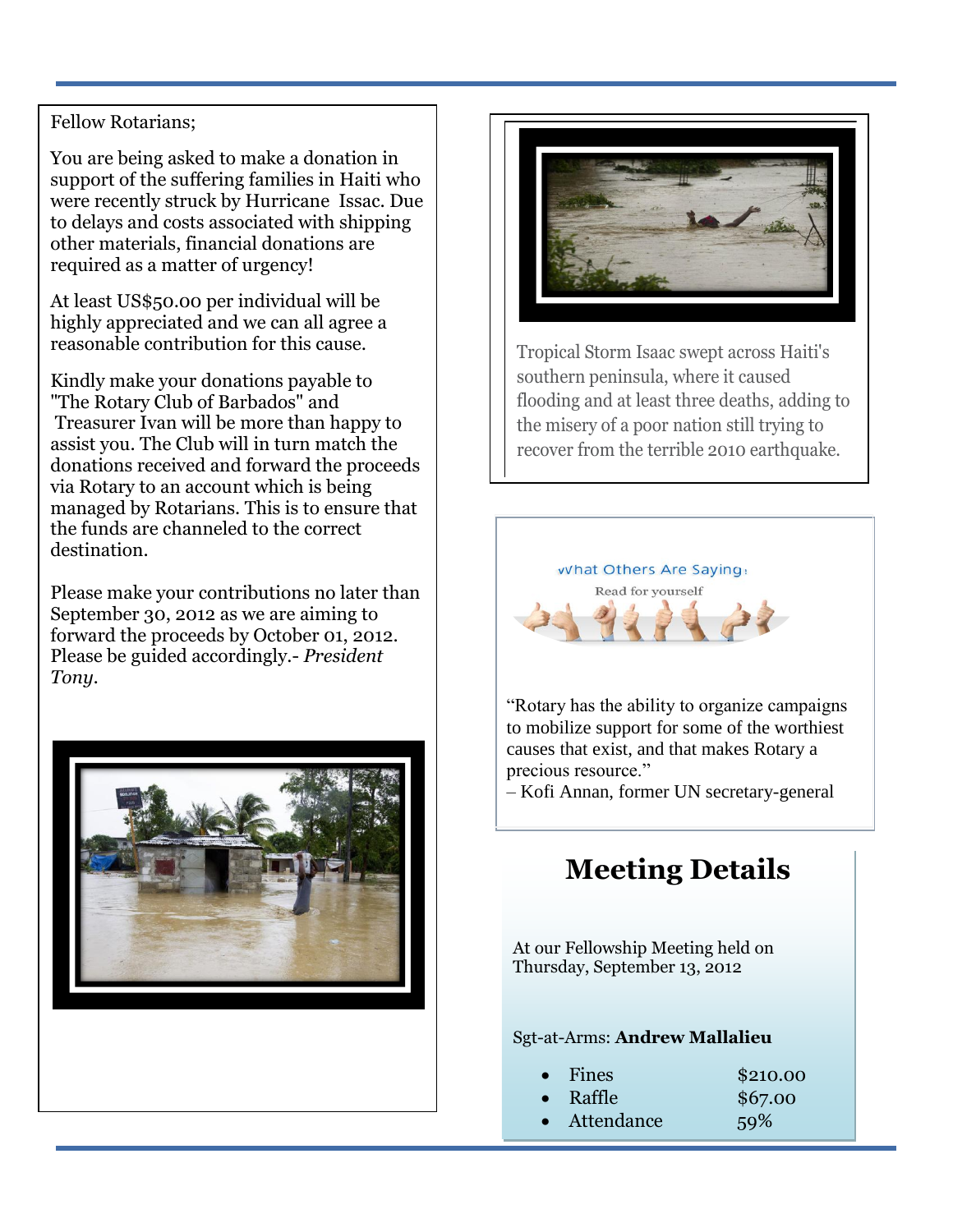#### **Rotarians sailing on the High seas**

Several Rotarians enjoyed an entire day of fellowship and fun. Approximately 20 persons participated and were spread on the three boats provided by PAG Roger Smith, PP John Cabral and Rotarian Ron Davis.





The boats set sail between 10.00 and 10.30 am and sailed down the west coast. They anchored off Mullins Bay in St. Peter where the time was spent relaxing both on the boat and in the water.



They returned to port in Bridgetown around 5.00 p.m. Good fellowship was enjoyed and we look forward to next year's sailing.



### **Hope you enjoy the pics!**

### **Beach Cleanup – Saturday Sept.15, 2012.**

The Environmental Protection Department (EPD) of the Ministry of the Environment and Drainage will be hosting its annual cleanup of the Morgan Lewis Beach on Sat. Sept.15, 2012. The RCOB is again supporting this initiative and Rotarians are encouraged to join team of Interactors and Rotaractors who will be participating in this venture.

Volunteers are asked to assemble at the front of the **CONRAD HUNTE SPORTS CLUB**, Shorey Village, St. Andrew no later than 5.50 am. At 6.00 am all volunteers (Rotary and others) will be shuttled from the Sports Club to the beach area which is to be cleaned.

Volunteers are asked to bring their own gloves and sanitizer. Please ensure that you wear comfortable enclosed footwear. The EPD will provide water and refreshments but volunteers are free to bring their own water and beverage. See you on Saturday.